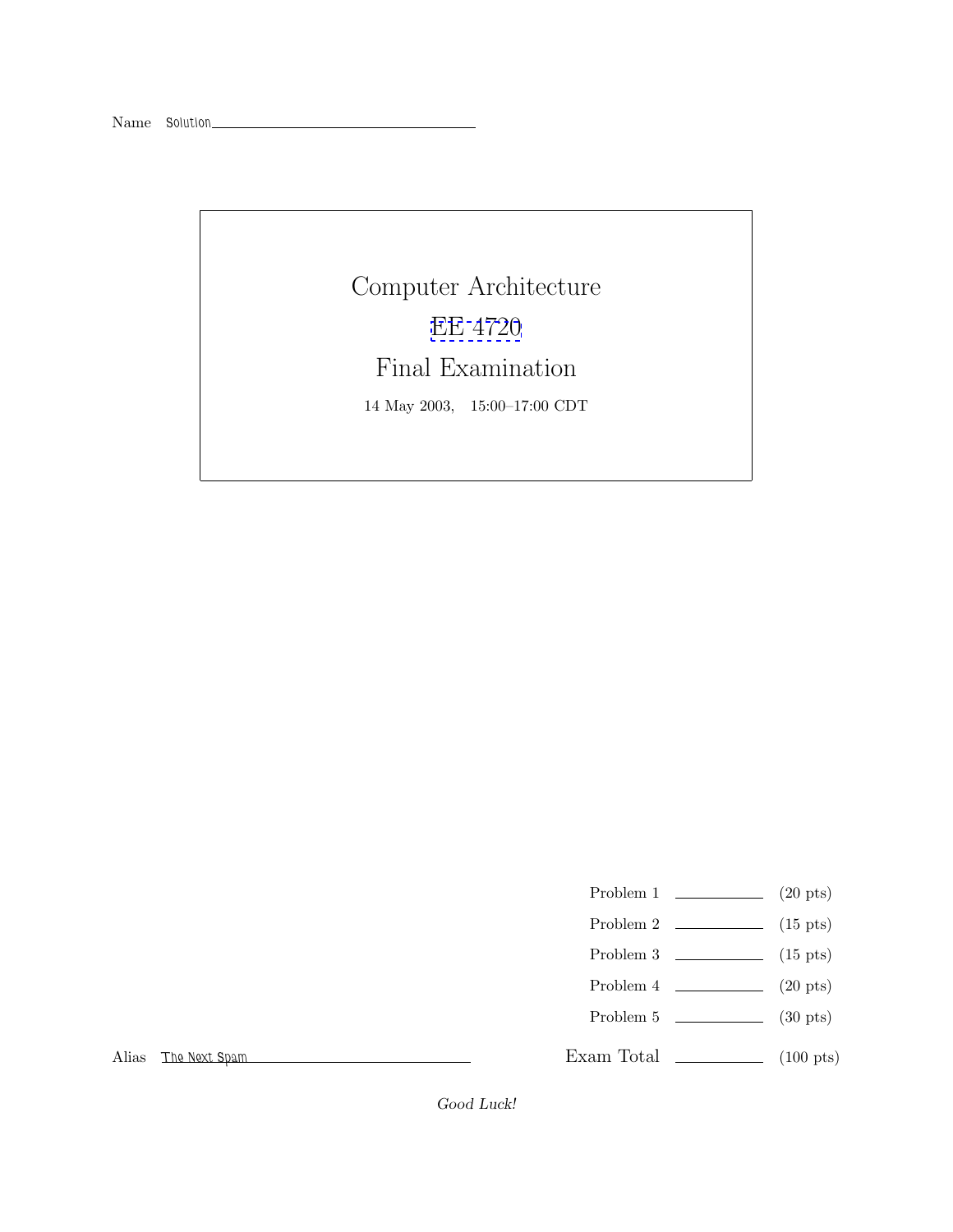Problem 1: The execution of a MIPS code fragment on a dynamically scheduled machine is shown in the tables and in the labels on the diagram, both on the next page. The tables show the contents of the ID Register Map, Commit Register Map, and the Physical Register File at each cycle. The diagram shows the values on certain wires at certain cycles. For example,  $\left| 4:65 \right|$  means that at cycle 4 the labeled wire holds value 65. The following are functional unit segment labels: Load/store, L1 L2; floating-point add, A1 A2 A3 A4; floating-point multiply, M1 M2 M3 M4 M5 M6; integer, EX. The register maps handle both integer and floating-point registers. (a) Write a program consistent with these tables and labels.(12 pts) Show a pipeline execution diagram, be sure to show where each instruction commits. ©Choose consistent instructions. ©Choose consistent registers. If a register number cannot be determined, use a question mark. (b) Complete the tables on the next page as follows:(8 pts) Show where registers are added to, " $]$ ", and removed from, " $]$ ", the free list. Show the values on the line marked  $\mathtt X$  in the illustration. *Solution is on the next page. Here is how the problem is solved: Entries in the ID map are used to determine the destination registers (of the instruction in ID at that cycle) and when a physical register is removed from the free list.*

*Entries in the commit map are used to determine when an instruction commits. When an instruction commits the incumbent register (the same architected destination register used by an earlier instruction) is put back in the free list. The incumbent register is to the left of the committing register in the commit map table. (For example, at cycle 11 the instruction writing physical register 93 commits, the incumbent is 50 [and both are* f12*]). The incumbents are shown in the "X" row of the table, these physical registers are put back in the free list.*

*The big label in the diagram ("2:50, 3:65, etc.") shows when instructions are removed from the instruction queue to start execution. Qs are put in the pipeline execution diagram for this.*

*Entries in the physical register file table show when instructions write back. The time between Q and WB is spent in an execution unit, the amount of time (say four cycles) determines the type of unit and the type of instruction.*

*The three small labels in the diagram provide information about source registers, two are in ID, one is in Q.*

*The completed tables are on the next page.*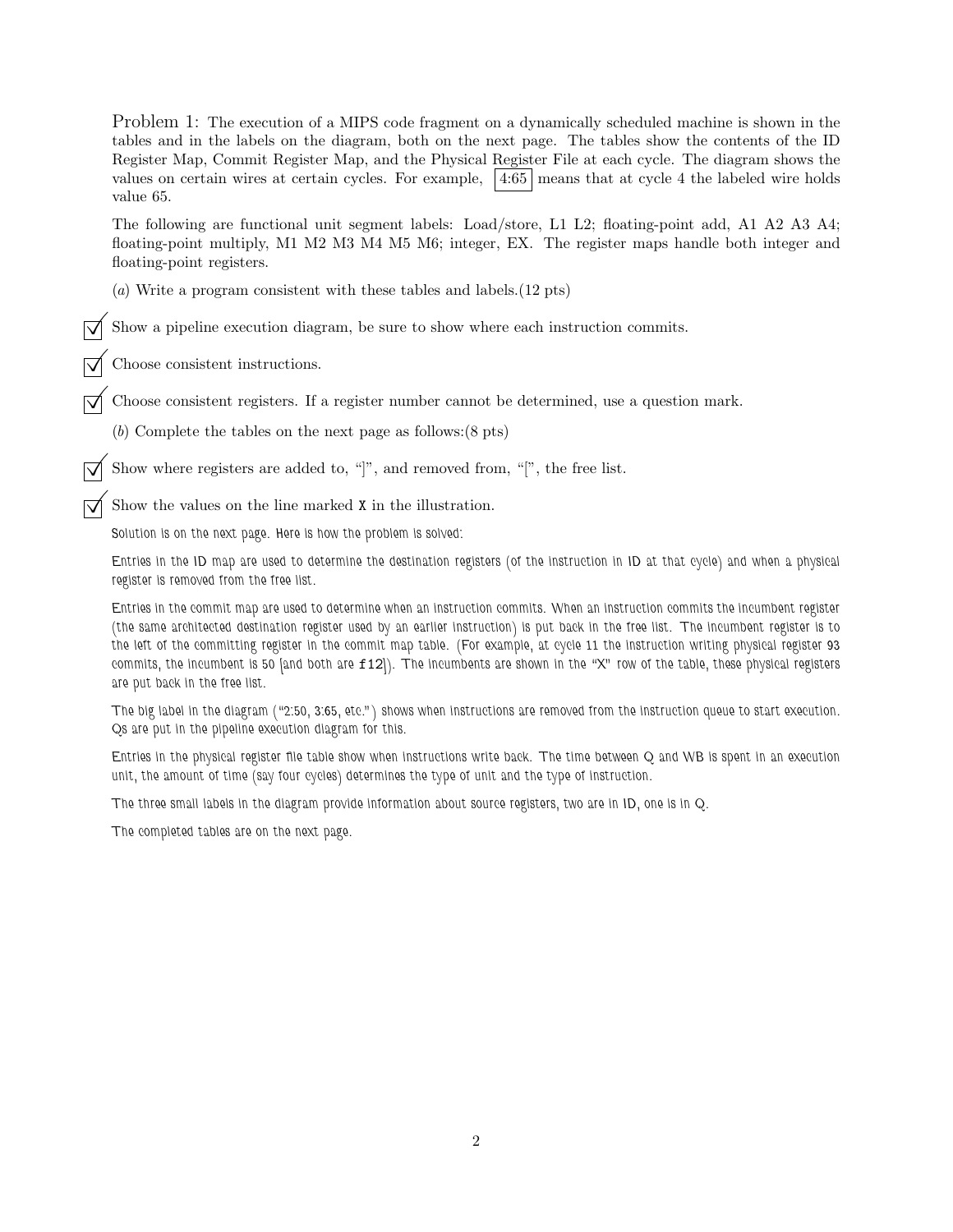Problem 1, continued: See previous page for instructions.



# Cycle 0 1 2 3 4 5 6 7 8 9 10 11 12 13 14 15 16 X (Solution) 7 3 50 10 93 # Cycle 0 1 2 3 4 5 6 7 8 9 10 11 12 13 14 15 16 # Solution add.s f12, f??, f?? IF ID Q A1 A2 A3 A4 WC or r5, r?, r? IF ID Q EX WB C add.s f12, f12, f?? IF ID Q A1 A2 A3 A4 WC LwC1 f10, 0(r5) IF ID Q L1 L2 WB C add.s f12, f??, f12 IF ID Q A1 A2 A3 A4 WC # ID Map Cycle 0 1 2 3 4 5 6 7 8 9 10 11 12 13 14 15 16 f12 7 50 93 59 r5 3 65 f10 10 20 # Commit Map Cycle 0 1 2 3 4 5 6 7 8 9 10 11 12 13 14 15 16 f 12 7 50 93 59 r5 3 65 f 10 10 20 # Phys. Reg. File Cy 0 1 2 3 4 5 6 7 8 9 10 11 12 13 14 15 16 # Solution 30 ] 7 0. 10 0. ] 20 [ 0. 50 [ 0. ]  $59$   $\qquad \qquad$  0. 65 [ 100 93 [ 0. ] # Cycle 0 1 2 3 4 5 6 7 8 9 10 11 12 13 14 15 16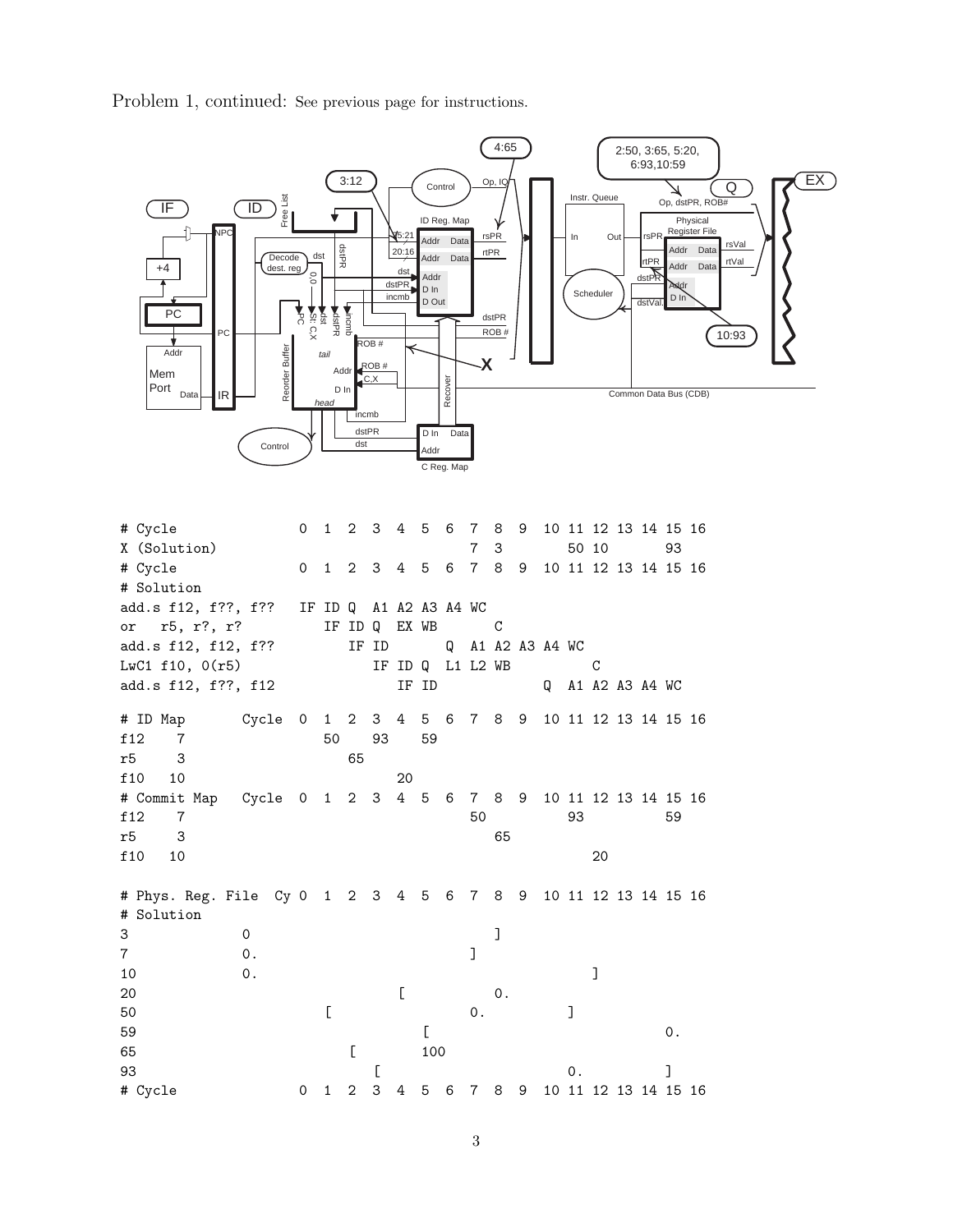Problem 2: The diagram below shows the branch outcome patterns for a branch. (15 pts) BIGLOOP:

B1: 0x1000 beq \$t1, \$t2, SKIP1 N N N T T N N N T T N N N T T ... B2: 0x1020 beq \$v0, \$v1, SKIP2 ... 0x2010 j BIGLOOP

How accurately would branch B1 be predicted by a bimodal (one-level) branch predictor with a  $2^{14}$ -entry branch history table?

For the version using a 2-bit counter the accuracy is  $\frac{2}{5} = 40\%$ . See the diagram below.

Counter: 0 0 0 0 1 2 1 0 0 1 2 1 0 0 1 B1: N N N T T N N N T T N N N T T Predict: N N N N N T N N N N T N N N N Correct: Y Y Y N N N Y Y N N N Y Y N

Repeating pattern has two correct, three wrong predictions.

How accurately would branch B1 be predicted by a local history predictor with a 10-bit local history and a  $2^{14}$ -entry branch history table?

*The repeating pattern can easily be handled by a 10-bit local history so the accuracy is 100%.*

What is the minimum local history size needed to predict B1 with 100% accuracy (after warmup). No partial credit without an explanation.

*Three outcomes. Just 3. See the table of patterns (NNN, etc.) and predictions.*

Pat Pred NNN T NNT T NTT N TTN N TNN N

 $\overline{\bigvee}$  Find a pattern for branch B2 that will reduce the accuracy of the local predictor on branch B1. The branch history table (not to be confused with the pattern history table) remains  $2^{14}$  entries and the histo remains 10 bits.

*The pattern below has and extra "T" at the end. So the pattern history table entry for NNNTTNNNTT would be used by both branches, B1 would decrement the entry and B2 would increment it.*

B2: N N N T T N N N T T T N N N T T N N N T T T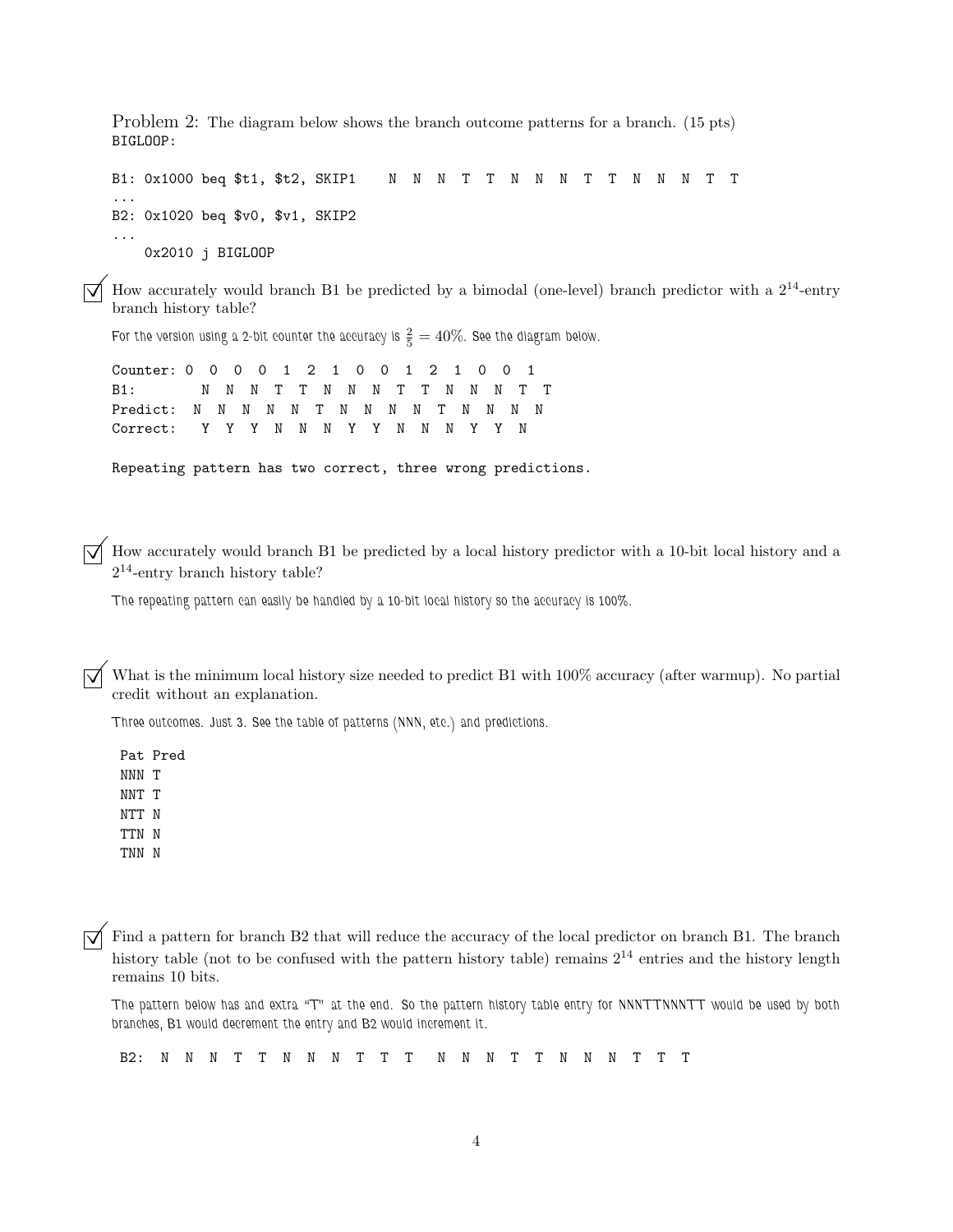Problem 3: Answer the following load/store unit questions.

(a) Why don't store instructions write to the cache until they commit? (5 pts)

*There's a chance they will be squashed, if they wrote to the cache there would be no way (ordinarily) to recover the data that was overwritten.*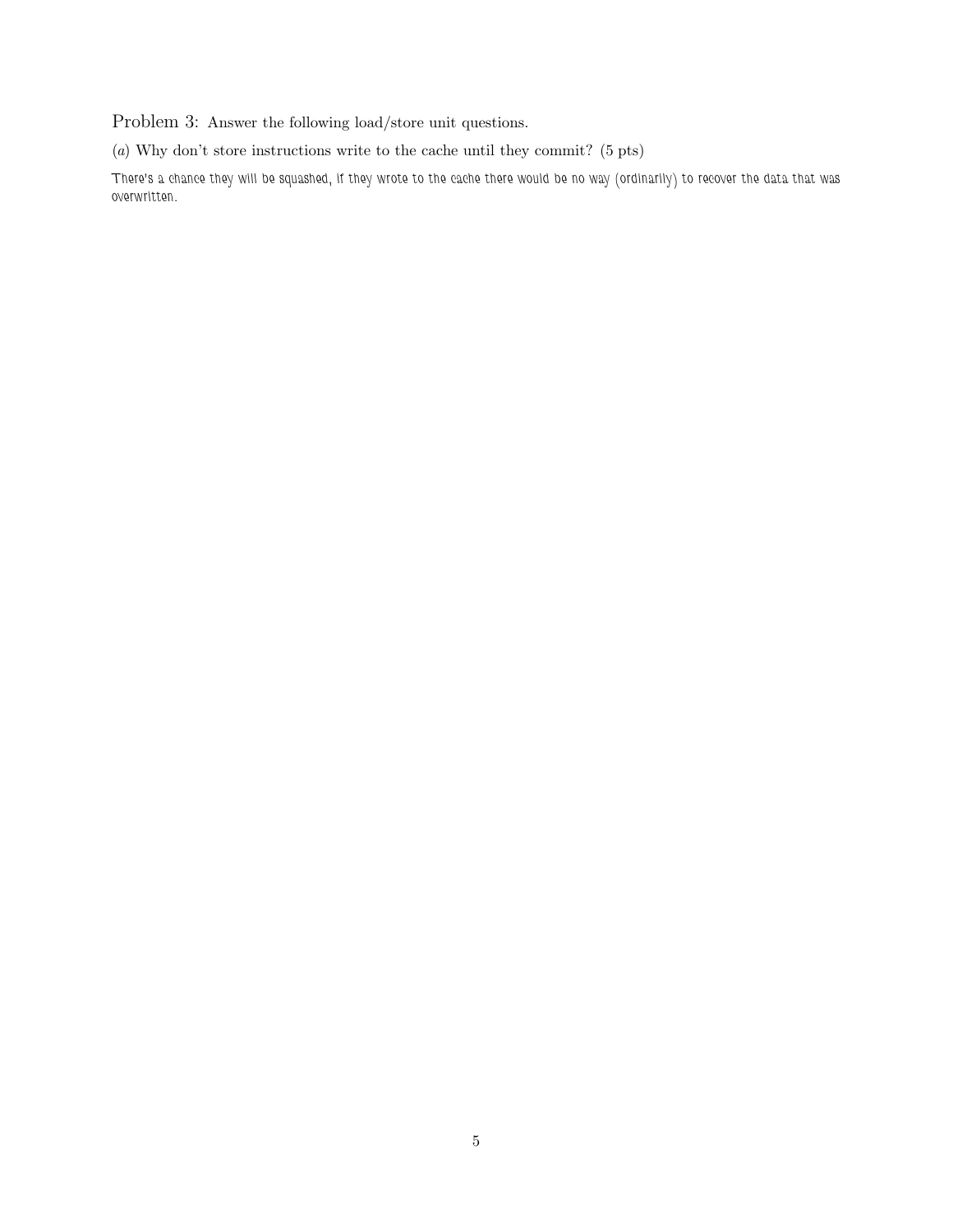For the two problems below consider the four instructions (repeated) which are in the reorder buffer of a dynamically scheduled 1-way system. On a cache miss data will arrive in four cycles or more. The effective address for the second load is 0x1000. (10 pts)

(b) Describe a scenario in which the data for address 0x1000 is not cached but the second load does not wait for its data more than a few cycles.

Show a pipeline execution diagram.

Explain the involvement of the load/store queue and why the second load does not wait more than a cycle or two.

*The effective address of the second load (*0x1000*) is the same as that of the store and so the second load gets its data from the store value (there is no need to check the cache and it doesn't matter that the data is not there). For this to happen the store address must not be delayed (see the next part) which means the first load must hit the cache.*

*Involvement of the load/store queue: At cycle 7 the LSQ processes the second load. It scans "upward" (toward the head where the older instructions are) looking at each store instruction. The first entry it finds is the store instruction, since the addresses match and the store data is ready the load data will be taken from the store data.*

| # Cycle |                                               |                  |  |               | 0 1 2 3 4 5 6 7 8 |  |
|---------|-----------------------------------------------|------------------|--|---------------|-------------------|--|
|         | First: $1w$ \$t1, $0$ (\$t2)                  | IF ID Q L1 L2 WB |  |               |                   |  |
|         | addi \$t0, \$0, 4720                          |                  |  | IF ID Q EX WB |                   |  |
|         | $sw(0(t1),$ \$t0                              |                  |  |               | IF ID Q L1 L2 WB  |  |
|         | Second: $\text{lw }$ \$t3, $0$ $(\text{ft4})$ |                  |  |               | IF ID Q L1 L2 WB  |  |

(c) Describe a scenario in which the data for address 0x1000 is cached but the second load waits for its data at least four cycles.

Show a pipeline execution diagram.

 $\overrightarrow{\mathcal{A}}$  Explain the involvement of the load/store queue and why the second load waits.

*In this scenario the first load misses the cache and so the store cannot determine its effective address until cycle 10. Since the store address is unknown the second load cannot safely check the cache (because the store address might match the second load address). At cycle 11 the load can finally be processed. The timing below is correct for a store address of* 0x1000 *or some other address, either way the load waits until cycle 11 at which time it gets its data.*

*Involvement of load/store queue: The load store queue processes the second load at each cycle from 7 to 11. At cycles 7 to 10 it finds the store with an unresolved address and so the load cannot be completed. Finally at cycle 11 the store address is available. If it matches the second load address the store data is bypassed to the load, otherwise the cache is checked.*

| # Cycle |                                     |  | 0 1 2 3 4 5 6 7 8 9 10 11 12 |  |            |  |       |          |       |  |
|---------|-------------------------------------|--|------------------------------|--|------------|--|-------|----------|-------|--|
|         | First: $1w$ \$t1, $0$ (\$t2)        |  | IF ID Q L1 L2                |  |            |  | L2 WB |          |       |  |
|         | addi \$t0, \$0, 4720                |  | IF ID Q EX WB                |  |            |  |       |          |       |  |
|         | $sw(0(t1),$ \$t0                    |  | IF ID Q                      |  |            |  |       | L1 L2 WB |       |  |
|         | Second: $\text{lw }$ $t3, 0$ $(t4)$ |  |                              |  | IF ID Q L1 |  |       |          | L2 WB |  |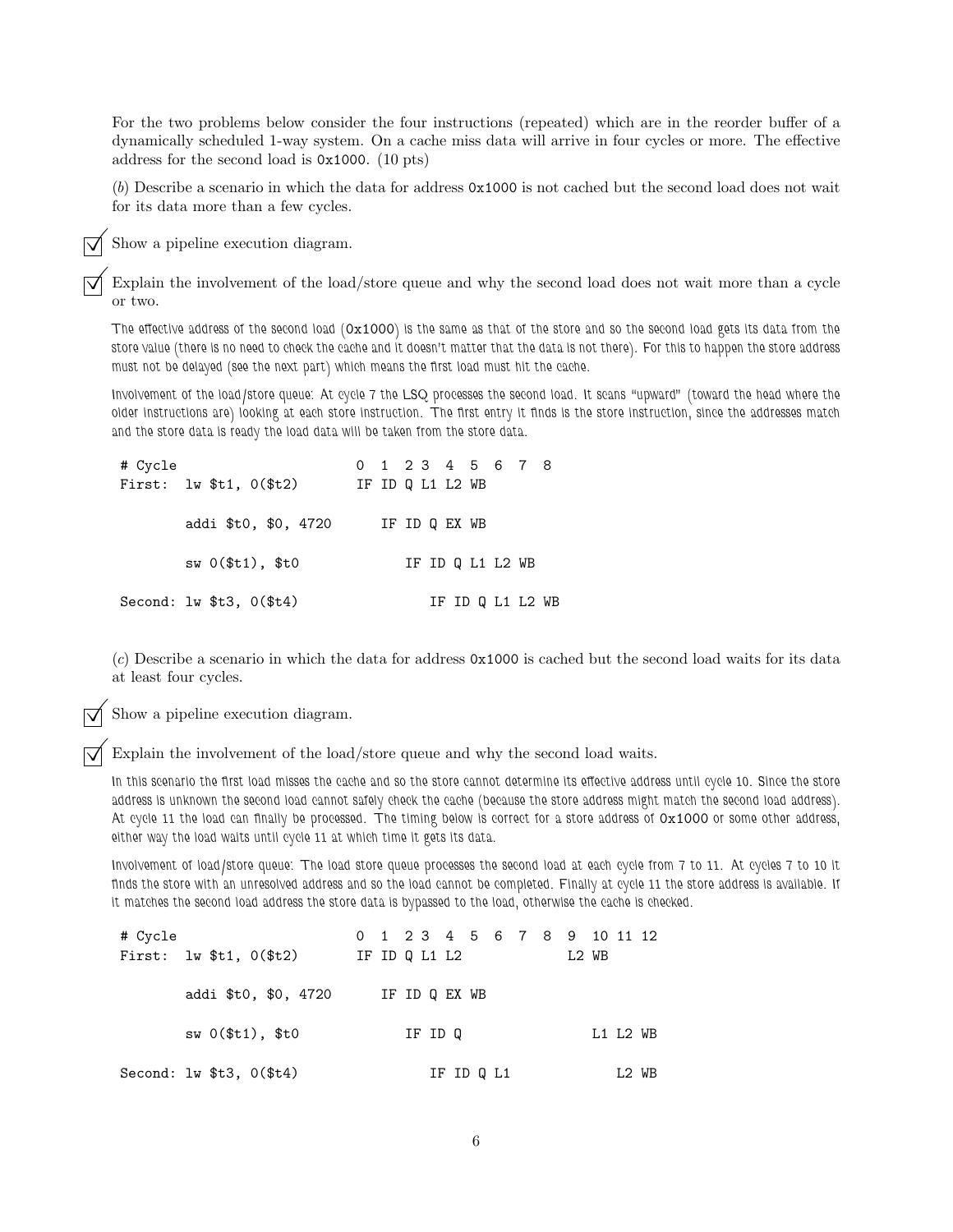Problem 4: The diagram below is for a 2-MiB ( $2^{21}$  bytes) cache on a system with 8-bit characters. (a) Answer the following, formulæ are fine as long as they consist of grade-time constants. (7 pts)





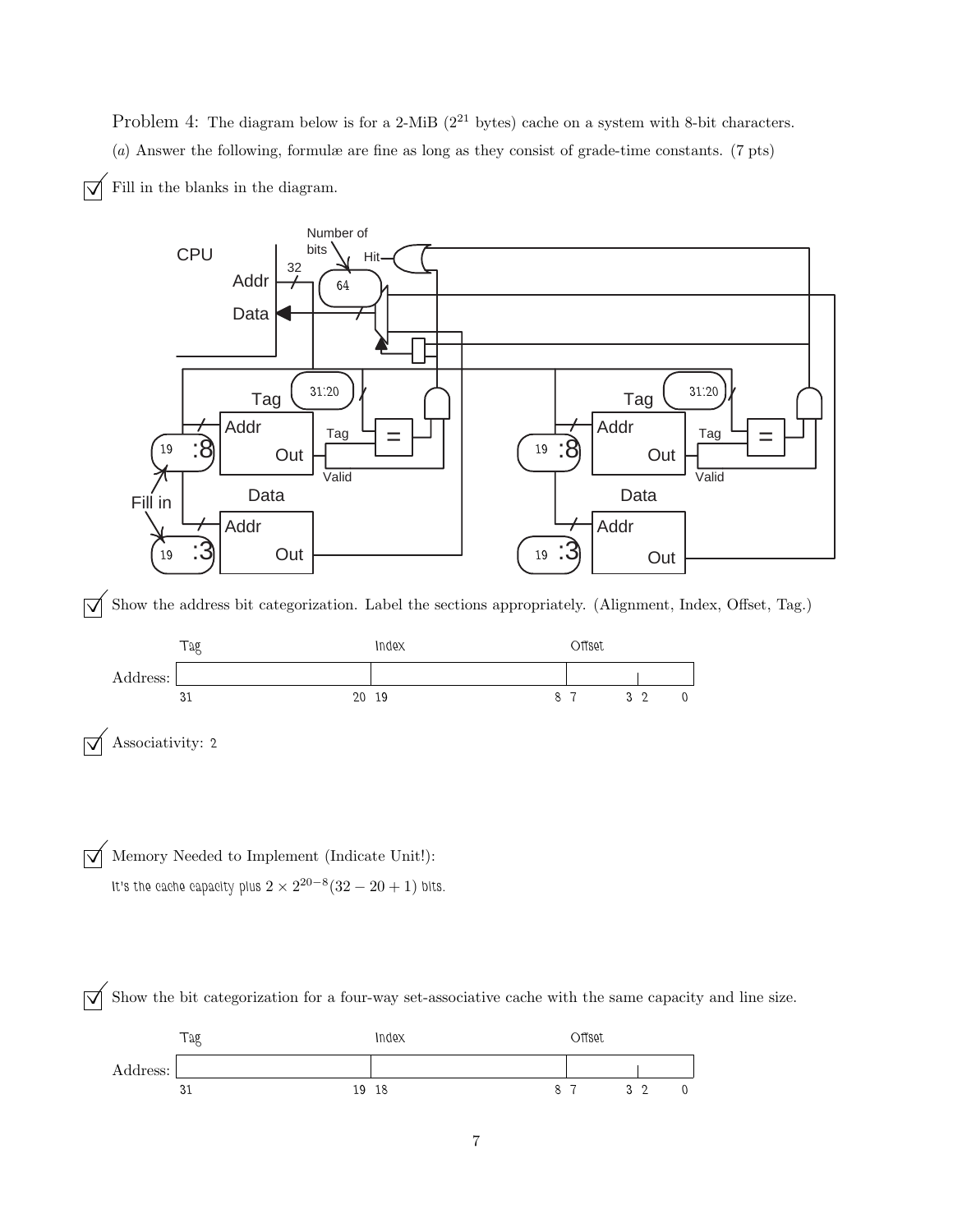Problem 4, continued:

(b) The code below runs on the cache from the previous part. When the code below starts running the cache is empty. Consider only accesses to the array. (7 pts)

```
char *a = 0x1000000; // sizeof(char) = 1 character
int sum, i, j;
int ILIMIT = 1024;
for(j=0; j<2; j++)
  for(i=0; i<ILIMIT; i++)
    sum += a[ i * 2 ];
```
 $\triangledown$  What is the hit ratio for the program above?

The element size is one character but the code accesses every other element. The line size is  $2^8=256$  characters and so  $\frac{256}{2}=128$ *will access the same line. The first access will miss, the rest will hit. So for the first j iteration the hit ratio is*  $127/128$ *. The total amount of memory accessed is 1024 characters, but that covers 2048 characters of memory because of the skipping. That is much smaller than the 2 MiB capacity so on the second j iteration every access will hit.* 

The overall hit ratio is  $\frac{1}{2} \left( \frac{127}{128} + 1 \right) = \frac{255}{256}$ .

 $\sqrt{\phantom{a}}$  What is the minimum value of ILIMIT needed to fill the cache?

The cache capacity is  $2^{21}$  characters each iteration covers two characters (one read, one skipped) so to fill the cache  $\big|$  ILIMIT $=$   $2^{20}$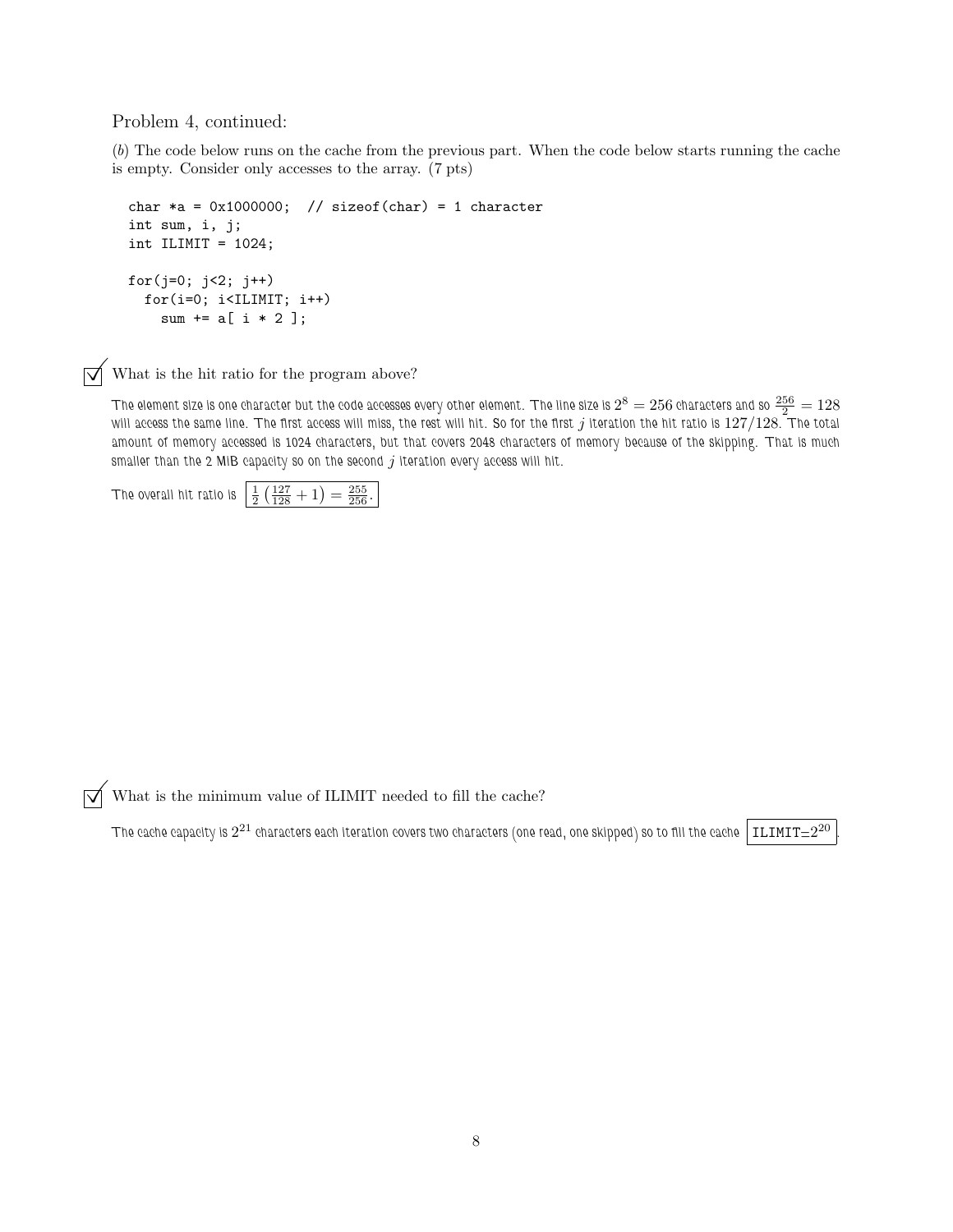Problem 4, continued:

(c) The code below runs on the same cache as parts above. Initially the cache is empty; consider only accesses to the arrays. (6 pts)

Choose values for KLIMIT, MLIMIT, KSHIFT, and MSHIFT so that array matrix is completely removed from the cache with the **minimum** number of accesses (to b). That is, each j iteration must begin with matrix reloaded. Don't forget that the cache is set associative.

*The first step is to determine how much space* matrix *takes. Since each element is a 4-character integer and 1024 of them are being accessed it covers 4096 characters or*  $4096/256 = 2^{12-8} = 16$  lines. The addresses range from  $0x1000000$  to  $0x1000$ ffc. *Those addresses have indices from* 0 *to* 0xf*. (The index bits start at the third hexadecimal digit.)*

*To remove* matrix *from the cache accesses to* b *must use each of those indices twice (because the cache is two-way set associative) and with a different tag each time. To generate each index with the minimum number of accesses set* MLIMIT = 0xf; *and* MSHIFT  $= 8$ ; this shifts the m into the index part of the address. To generate each tag twice set KLIMIT  $= 2$ ; and KSHIFT  $= 20$ ; *this shifts* k *into the tag part of the address. The solution would also work with* k *and* m *swapped and with a larger* KSHIFT*.*

*Array* matrix *can be evicted with a small number of accesses because its index bits are the same as* b*, zeros. If index bits 12 or higher were different, say* b == 0x1001000*, it would take many more accesses (using the code below) to evict* matrix*.*

*Note: The exam was given on the opening day for The Matrix Reloaded.*

```
int *matrix = 0x1000000; // sizeof(int) = 4 characters
char *b = 0x2000000:
int sum, dummy, i, j, k, m;
// Solution
int KLIMIT = 2; int MLIMIT = 16;
int KSHIFT = 20; int MSHIFT = 8;
for(j=0; j<3; j++){
   for(i=0; i<1024; i++)
    sum += matrix[ i ];
   for(k=0; k>KLLIMIT; k++)for(m=0; m<MLIMIT; m++)dummy += b [ ( k << KSHIFT ) + ( m << MSHIFT ) ];
}
```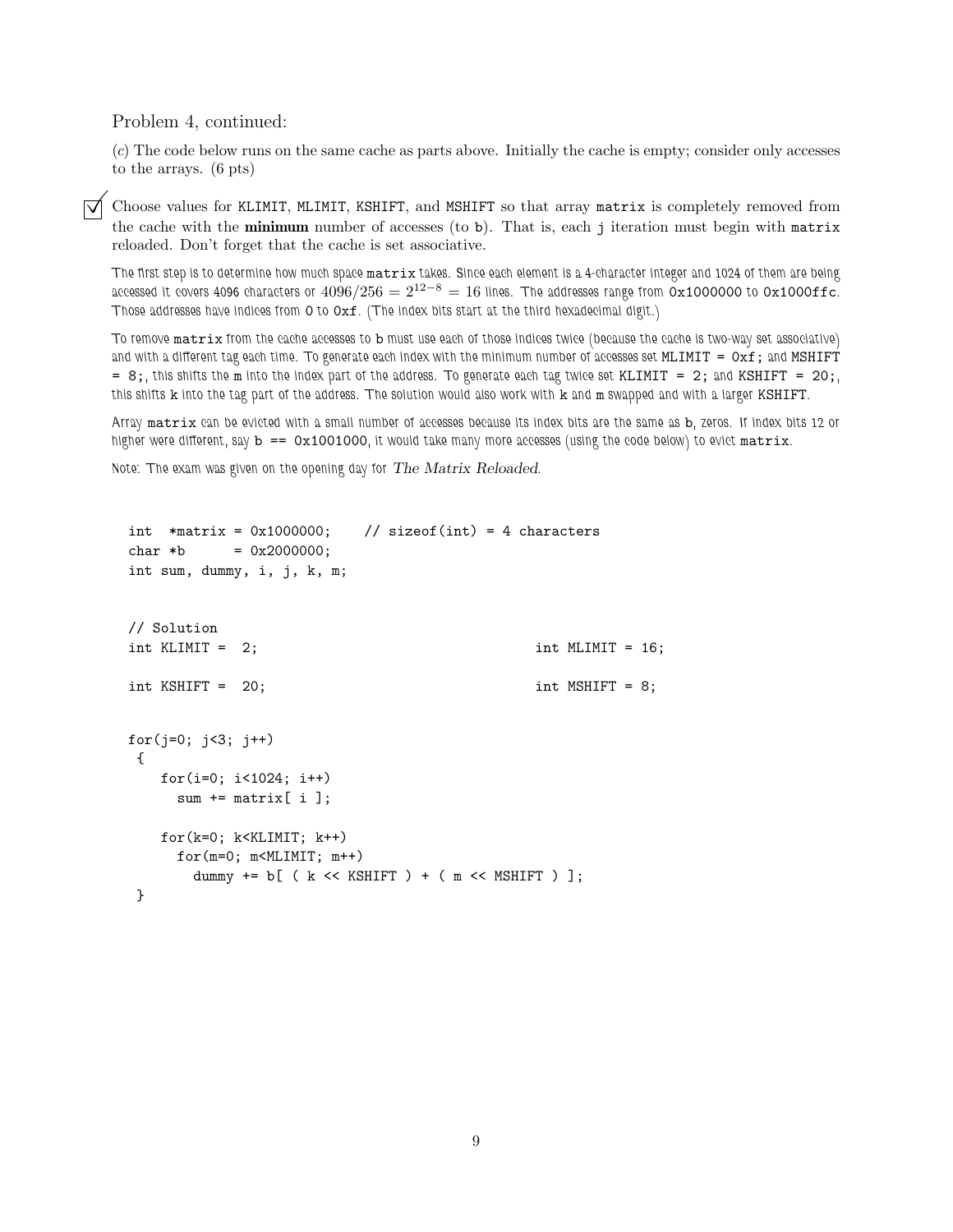Problem 5: Answer each question below.

(a) Suppose the instructions below are being considered for the latest extension of the MIPS ISA. For each new instruction explain why it should be added or why it should not be added. Consider a *variety* of factors related to the ISA and implementation. (10 pts)

```
© A mask instruction. Based on analysis of benchmarks.
 New Instruction
  mask $t1, $t2, 5
 Equivalent Code Using Existing Instructions
  srl $t1, $t2, 5
  sll $t1, $t1, 5
```
*Yes, it saves an instruction and looks easy implement. Saving one instruction may not sound like much but if that one instruction is 5% of the dynamic instruction count the minor addition would be very cost effective.*

*Grading Note: Some students pointed out that an* andi *instruction can perform the same function and so the* mask *instruction is not needed. That's only partly correct since the immediate value is limited to 16 bits whereas* mask *could mask any number of bits.*

 $\overrightarrow{\mathcal{A}}$  An integer negate instruction. Based on analysis of existing code. With this extension sub does not have to be used for negation!!!

New Instruction neg \$t1, \$t2

```
Equivalent Code Using Existing Instructions
 sub $t1, $0, $t2
```
*Since* sub *does the exact same thing there is no reason to add* neg*. Adding* neg *would waste an opcode and complicate decoding. A better alternative is to have the assembler recognize* neg *as a synthetic instruction and have it substitute* sub*.*

 $\overrightarrow{\mathcal{A}}$  An indirect load. Useful based on most existing benchmarks.

```
New Instruction
lwi $t1, 0($t2)
```
Equivalent Code Using Existing Instructions lw \$t1, 0(\$t2) lw \$t1, 0(\$t1)

*This would require using the* MEM *stage twice, something no other instruction does and which does not follow RISC principles (which are intended to simplify implementation). It should not be added.*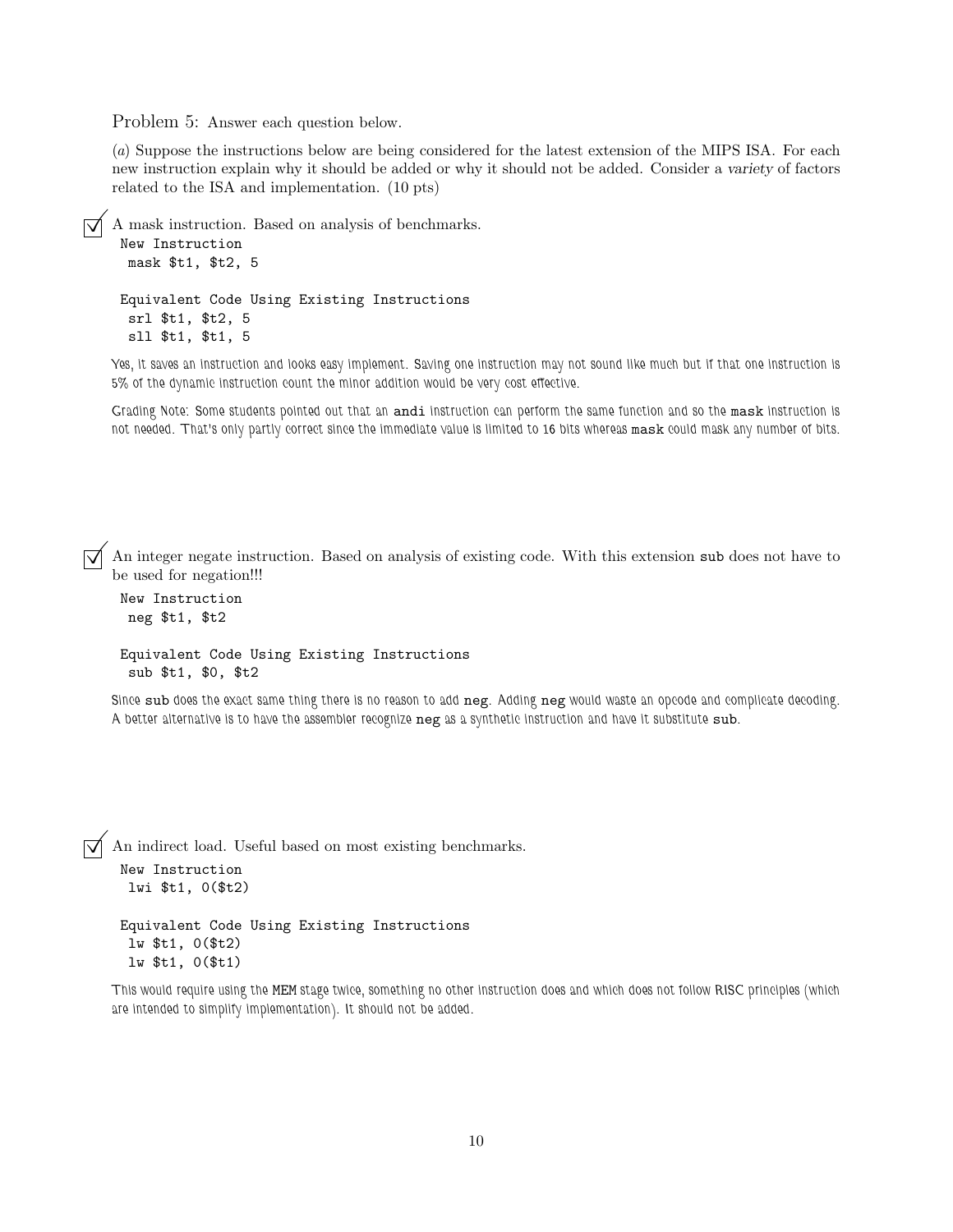*Continued from previous page.*

 $\overline{\bigvee}$  Added functionality for the sllv instruction. The existing sllv looks at the low 5 bits of the rt register, ignoring the other bits. It only shifts left. The improved instruction also shifts right if the rt reg a negative value and left if it's positive.

```
Improved Instruction
  sllv $t1, $t2, $t3 # Shifts right if $t3 negative.
Equivalent Code Using Existing Instructions
  bltz $t3, SHIFTRIGHT
  nop
  sllv $t1, $t2, $t3
   j DONE
SHIFTRIGHT:
  sub $at, $0, $t3
  srlv $t1, $t2, $at
DONE:
```
*If bidirectional shifts were used a bidirectional shift instruction should be added, but* **NOT** *by changing the behavior of an existing instruction.* There might be programs in which sllv instructions execute with a negative value in rt. The new behavior would *break those programs and the programmers could rightly point out that "ignored" is not the same thing as "assumed to be zero." (And even if they didn't have a good argument it doesn't matter because the customer is always right!) The behavior of sllv should not be changed, instead a new instruction could be added.*

*Grading Note: No one got this one right. Maybe next semester I'll bring in an actual pair of golden handcuffs when talking about ISA compatibility and IA-32. Hmmm, would the student tech fee cover the cost?*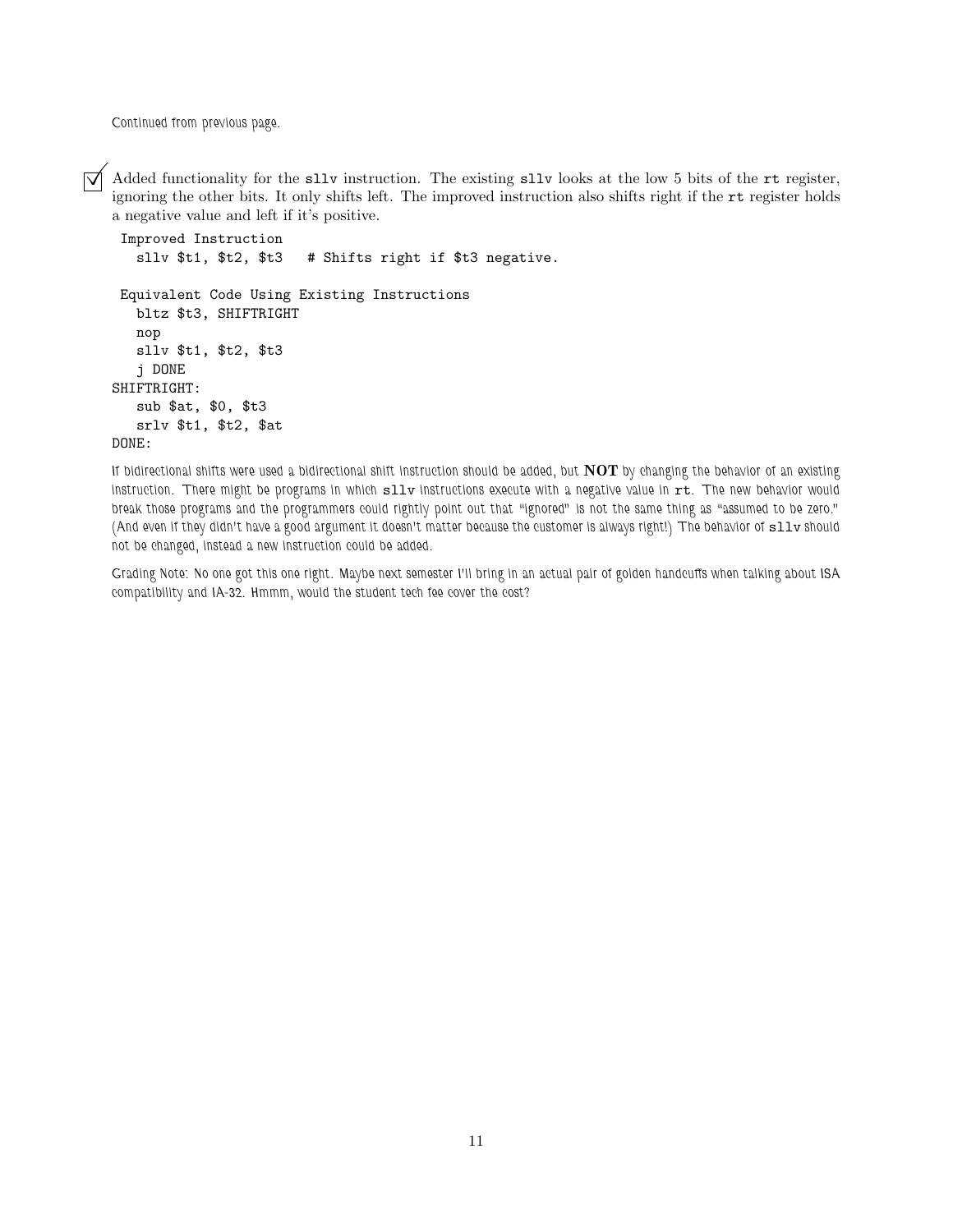(b) Answer the following questions about exceptions. (5 pts)

 $\triangledown$  Why are precise exceptions necessary for instructions like lw but optional for instructions like div?

*If an instruction raises a precise exception then it can be re-executed after the handler does whatever it is it has to do. If an instruction raises an exception that is not precise then the best the handler can do is restart the program several instructions after the faulting instruction, there is no way to re-execute it.*

*In normal use* lw *(and other memory access instructions) will raise exceptions. The exception handler tends to the memory system (updating the TLB or swapping pages) and then restarts* lw *and the program proceeds as if nothing happened. Without precise exceptions there would be no easy way to implement modern memory systems.*

*A divide would raise an exception because of a division by zero or some other problem. In general, there is nothing the handler can do to fix the problem since the divide instruction gave the best answer it could. With no reason to restart there is no need for precise exceptions. There still may be situations where they are useful, say substituting a large value on a division by zero, but that's not as critical as handling TLB misses.*

What can handlers for instructions that raise precise exceptions do that handlers for other instructions cannot? Explain how that capability is used for lw.

*They can see the state of the program just before the faulting instruction executed. That enables the handler to restart the instruction, if appropriate. It is used to restart* lw *after performing a routine memory system task.*

(c) Delayed branches are common in RISC ISAs. (5 pts)

©Explain why delayed branches were useful in early RISC processors, such as the 1-way statically scheduled MIPS implementation covered in class.

*Early RISC processors (and some modern ones too) used short pipelines, say five stages (as used in class). The delay slot instruction is fetched in IF while the branch computes its direction and target in ID; in the next cycle the target or fall-through is fetched. Since the delay slot instruction is executed either way (normally) there is no branch penalty on a taken branch (bubble).*

Why are delayed branches of less benefit with more recent implementations?

*In a two-way or higher superscalar processor at least one instruction past the delay slot is fetched by the time the branch is resolved. If the branch is mispredicted those instructions will have to be squashed. The number of squashed instructions is one less than without delayed branches, in deeply pipelined systems that might mean squashing 15 instead of 16, the difference is greater with dynamic scheduling. This small benefit is only realized on a misprediction (say 5% of the time). It is not worth the complexity of the control logic.*

*Comment: Once an instruction is in an ISA it cannot be removed. If a new ISA were designed for compact implementations (say, embedded on a chip with other logic and memory and used to control something like a cell phone) it could use a delayed branch. If an ISA were designed for high-speed implementations (for general-purpose use) then a delayed branch would be omitted.*